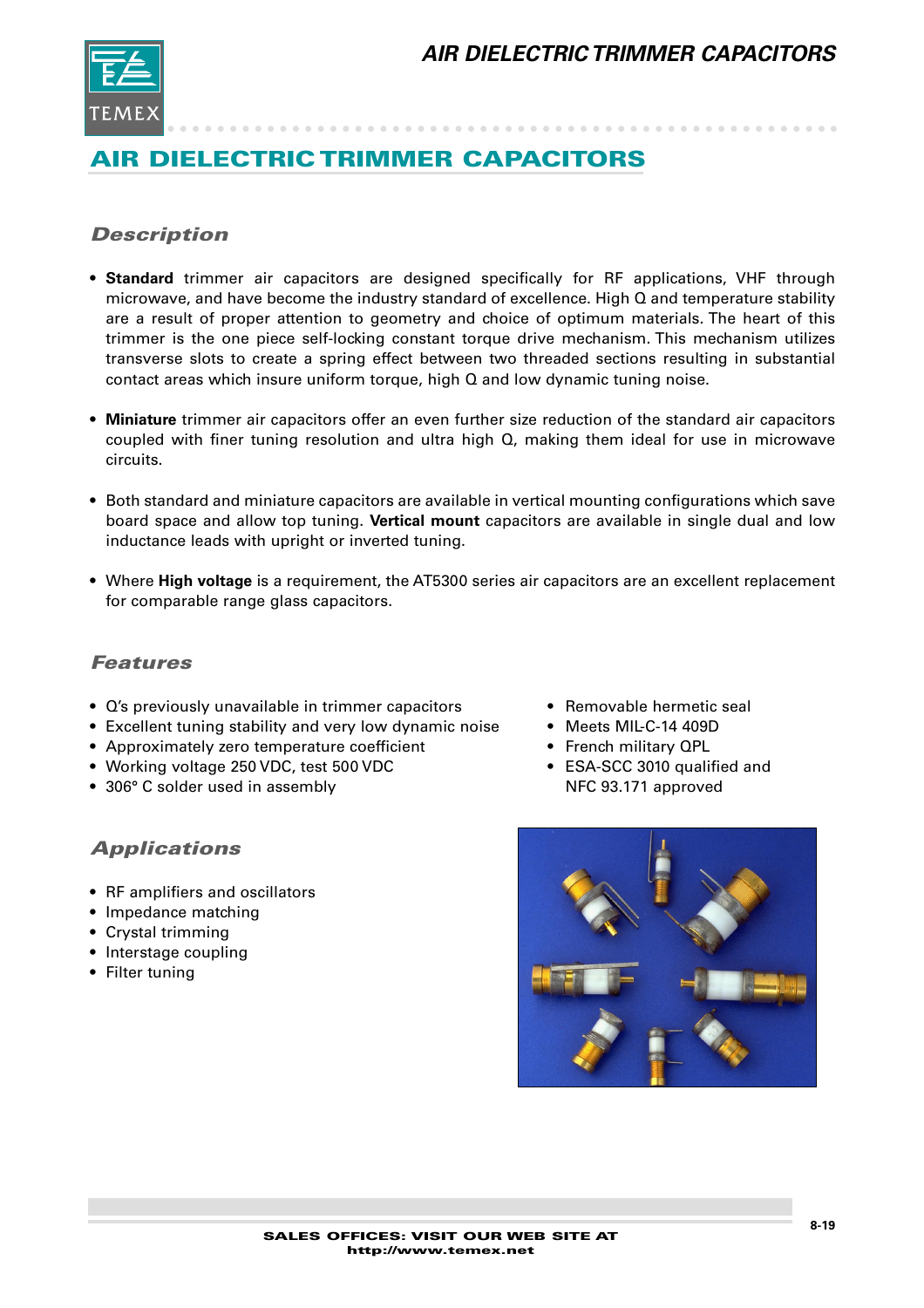#### High voltage

 $\sim$   $\sim$   $\sim$ 

T F.M

#### *Characteristics*

| Range                | 1 to 10 $pF$                        |                   |
|----------------------|-------------------------------------|-------------------|
| $\Delta$ Cvs         |                                     | Linear over       |
| <b>Rotation</b>      |                                     | wide range        |
|                      | Rated 500 VDC                       | Typical breakdown |
| <b>Voltage</b>       |                                     | @ sea level       |
|                      | Test 1000 VDC                       | > 1200 VDC        |
| Min. 0 @ 100 MHz     | > 2000                              | Measured at       |
|                      |                                     | max. capacitance  |
| <b>Operating</b>     | -55 $\degree$ C to +125 $\degree$ C | Stable overl      |
| temperature          |                                     | full range        |
| <b>Thermal shock</b> | $-55^{\circ}$ C to $+125^{\circ}$ C | MIL-C-14409D      |
| <b>Temperature</b>   |                                     | Measured at 75%   |
| coefficient          | $0 \pm 20$ ppM/ $\degree$ C         | max. capacitance  |

| <b>Torque</b>                 | 70 to 420 cN.cm                 |                                          |
|-------------------------------|---------------------------------|------------------------------------------|
| <b>Rotational life</b>        | > 800 revolutions               | Equivalent to<br>MIL-C-14409D            |
| lInsulation<br>Iresistance    | $>10^6$ M $\Omega$<br>@ 500 VDC | Measured at<br>$25^{\circ}$ C and 50% RH |
| <b>Contact</b><br>Iresistance | $< 0.01 \Omega$                 | Low noise<br>while tuning                |
| <b>Nibration</b>              | 60 g 10 - 2000 Hz               | <b>MIL-STD-202 E</b><br>Method 204 C     |
| IShock                        | 1500 g 0.5 ms                   | <b>MIL-STD-202 E</b><br>Method 213 B     |

| <b>Temex</b><br>Part N° | <b>Q</b> factor<br>at<br><b>100 MHz</b> | <b>Capacitance Temperature</b><br>range<br>(pF) | coefficient<br>$(ppM)^{\circ}C$ |
|-------------------------|-----------------------------------------|-------------------------------------------------|---------------------------------|
| AT5300                  | > 2000                                  | $1 - 10$                                        | 0 ± 20                          |
| AT5301                  | > 2000                                  | $1 - 10$                                        | $0 + 20$                        |
| AT5302                  | > 2000                                  | $1 - 10$                                        | $0 \pm 20$                      |

## *Technical data Dimensions (mm)*

| Fig.   | А                    | B                 | C                 | <b>Thread</b>                             |
|--------|----------------------|-------------------|-------------------|-------------------------------------------|
| 2<br>3 | 10.7<br>11.1<br>10.7 | 7.8<br>8.3<br>7.8 | 9.8<br>9.8<br>9.8 | $5/16 - 64$<br>$5/16 - 64$<br>$5/16 - 64$ |









- Note 1 : For fixing hole layout tolerances and dimensions, consult page 8-38
- **Note 2 :** For Tap sizes and ref. numbers, see page 8-34
- **Note 3** : For special and custom design models, consult page 8-33
- **Note 4 :** For panel mounting version (with nut) minimum circuit thickness: 0.8 mm

*Breakdown voltage versus altitude Q factor versus frequency*



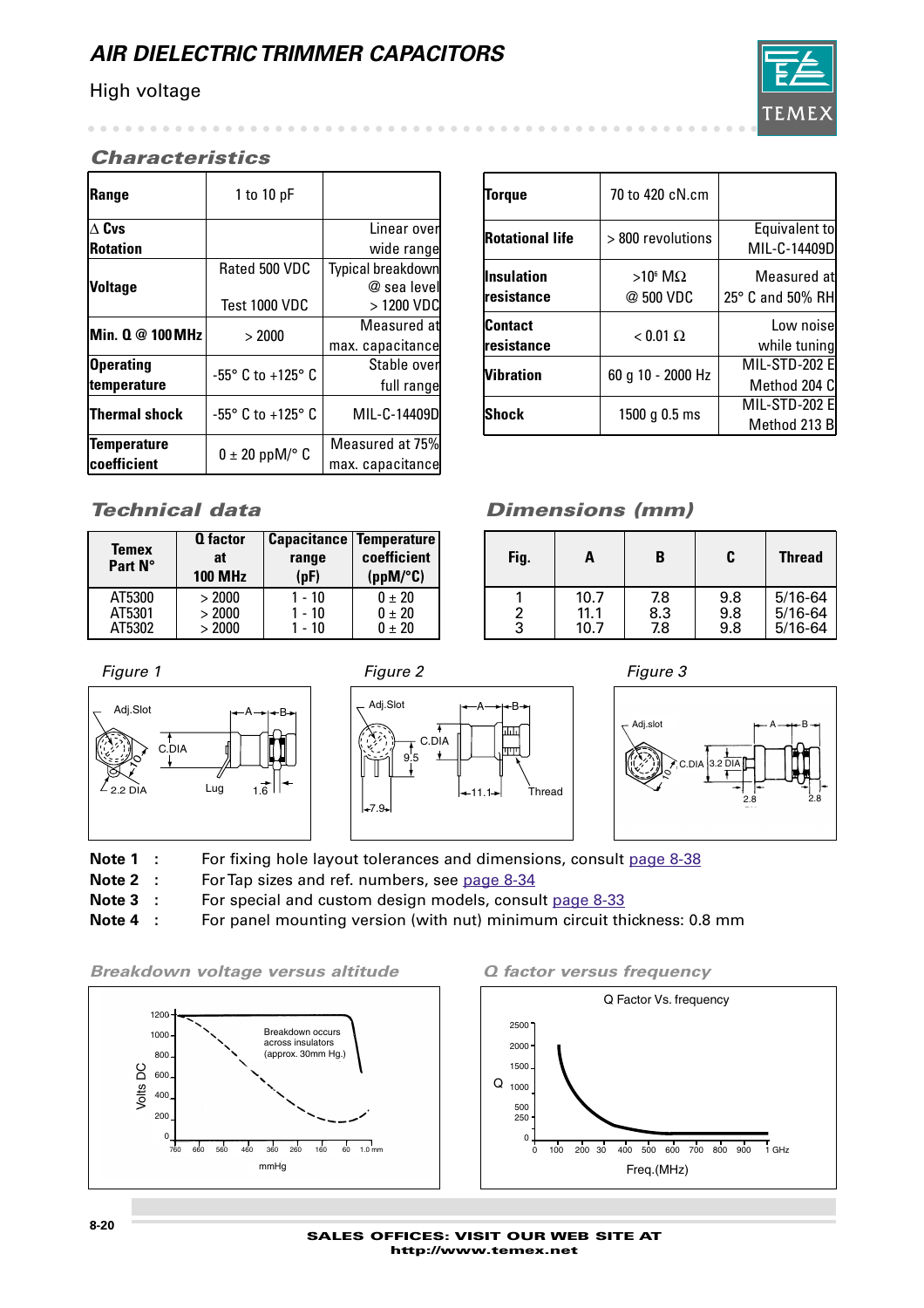

**Standard** 

## *Characteristics*

| Range                   | See table                           | See graph                |
|-------------------------|-------------------------------------|--------------------------|
| $\overline{\Delta}$ Cvs | See graph                           | Linear over              |
| <b>Rotation</b>         |                                     | wide range               |
|                         | Rated 250 VDC                       | <b>Typical breakdown</b> |
| <b>Voltage</b>          |                                     | @ sea level              |
|                         | Test 500 VDC                        | > 800 VDC                |
| Min. $0@$               | To > 5000                           | Measured at              |
| <b>100 MHz</b>          | See table                           | max. capacitance         |
| <b>Operating</b>        | $-55^{\circ}$ C to $+125^{\circ}$ C | Stable over              |
| temperature             |                                     | full range               |
| <b>Thermal shock</b>    | $-55^{\circ}$ C to $+125^{\circ}$ C | MIL-C-14409D             |
| <b>Temperature</b>      | See table                           | Measured at 75%          |
| coefficient             |                                     | max. capacitance         |

| <b>Temex</b>                         | <b>Q</b> factor      |               | <b>Capacitance   Temperature</b> |
|--------------------------------------|----------------------|---------------|----------------------------------|
| Part N°                              | at<br><b>100 MHz</b> | range<br>(pF) | coefficient<br>(ppM/C)           |
| AT5200<br>AT5201<br>AT5202<br>AT5205 | >5000                | $0.8 - 10$    | $0 + 15$                         |
| AT5400<br>AT5401<br>AT5402<br>AT5405 | > 3000               | $1 - 14$      | $0 \pm 25$                       |
| AT5450<br>AT5451<br>AT5452<br>AT5455 | > 3000               | $1 - 16$      | $0 \pm 50$                       |
| AT5500<br>AT5501<br>AT5502           | >1500                | $1 - 20$      | $0 \pm 30$                       |
| AT5550<br>AT5551<br>AT5552           | >1000                | $1.5 - 25$    | $0 \pm 50$                       |
| AT5600<br>AT5601<br>AT5602           | >800                 | $1 - 30$      | $0 \pm 30$                       |

#### *Breakdown voltage versus altitude* ∆ *VS rotation*



|                        | 70 to 360 cN.cm    | Average              |
|------------------------|--------------------|----------------------|
| <b>Torque</b>          |                    | $150c$ N.cm          |
| <b>Rotational life</b> | > 800 revolutions  | Equivalent to        |
|                        |                    | MIL-C-14409D         |
| <b>Insulation</b>      | $>10^6$ M $\Omega$ | Measured at          |
| resistance             | @ 500 VDC          | 25° C and 50% RH     |
|                        |                    |                      |
| <b>Contact</b>         | $< 0.01 \Omega$    | Low dynamic          |
| resistance             |                    | noise                |
| <b>Self resonant</b>   | to $>$ 5 GHz       | Suitable to «C»      |
| frequency              | See graph          | band applications    |
| <b>Vibration</b>       | 60 g 10 - 2000 Hz  | <b>MIL-STD-202 E</b> |
|                        |                    | Method 204 C         |
|                        |                    | <b>MIL-STD-202 E</b> |
| <b>Shock</b>           | 1500 g 0.5 ms      | Method 213 B         |

## *Technical data Dimensions (mm)*

| Fig.    | A            | B          | C    | D          | E    | <b>Thread</b>        |
|---------|--------------|------------|------|------------|------|----------------------|
| 1       | 7.7          | 5.8        |      | 7.6        |      | 15/64-64             |
| 2b      | 8.0          | 5.4        | 7.2  | 7.6        | 7.9  | 15/64-64             |
| 3<br>4  | 7.2<br>8.0   | 5.8<br>5.4 | 7.2  | 7.6<br>7.6 | 3.9  | 15/64-64<br>15/64-64 |
|         |              |            |      |            |      |                      |
| 1       | 7.7          | 5.8        |      | 7.6        |      | 15/64-64             |
| 2b      | 8.0          | 5.4        | 7.2  | 7.6        | 12.0 | 15/64-64             |
| 3<br>4  | 7.2<br>8.0   | 5.8<br>5.4 | 7.2  | 7.6<br>7.6 | 3.9  | 15/64-64<br>15/64-64 |
|         |              |            |      |            |      |                      |
| 1       | 7.7<br>8.0   | 5.8<br>5.4 | 7.2  | 7.6<br>7.6 | 12.0 | 15/64-64             |
| 2b<br>3 | 7.2          | 5.8        |      | 7.6        |      | 15/64-64<br>15/64-64 |
| 4       | 8.0          | 5.4        | 7.2  | 7.6        | 3.9  | 15/64-64             |
| 1       |              |            |      | 8.0        |      |                      |
| 2b      | 12.5<br>14.7 | 6.7<br>4.3 | 14.2 | 8.0        | 12.0 | 15/64-64<br>15/64-64 |
| 3       | 12.4         | 6.7        |      | 8.0        |      | 15/64-64             |
|         |              |            |      |            |      |                      |
| 1       | 12.5         | 6.7        |      | 8.0        |      | 15/64-64             |
| 2b      | 14.7         | 4.3        | 14.2 | 8.0        | 12.0 | 15/64-64             |
| 3       | 12.4         | 6.7        |      | 8.0        |      | 15/64-64             |
| 1       | 17.3         | 6.6        |      | 8.0        |      | 15/64-64             |
| 2a      | 19.4         | 4.4        | 18.8 | 8.0        | 12.0 | 15/64-64             |
| 3       | 17.3         | 6.6        |      | 8.0        |      | 15/64-64             |

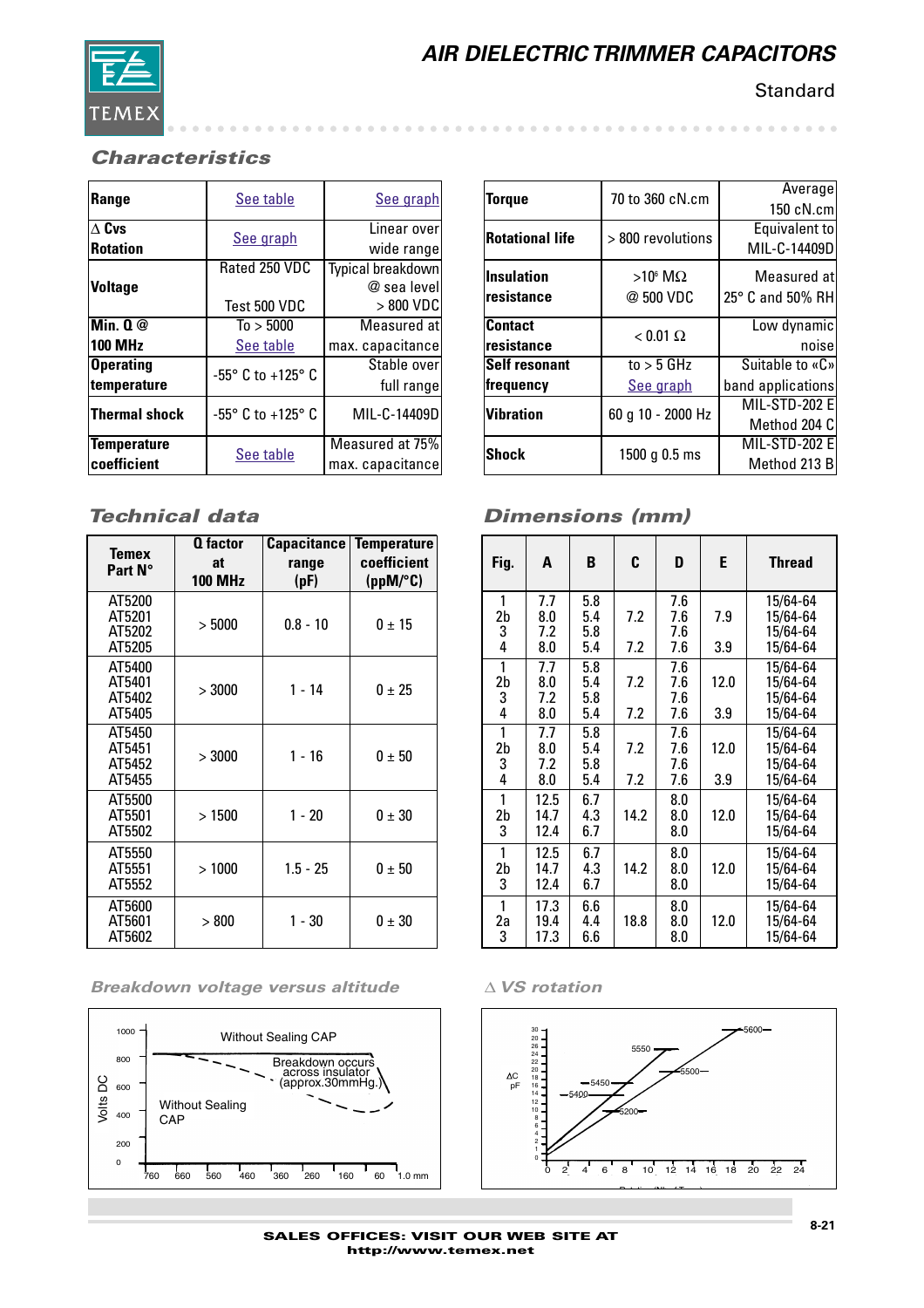## **Standard**



#### *Figure 1 Figure 2*











- Note 1: B. Dimension is increased by 0.8 mm with slotted seal cap.
- **Note 2:** For fixing hole layout tolerances and dimensions consult page 8-38
- Note 3: For Tap sizes and reference numbers see page 8-34

See Note 1

 $\overline{2}$ 

- **Note 4:** For special and custom design models consult page 8-33
- **Note 5:** For panel mounting version (with nut) minimum circuit thickness: 0.8 mm

### *How to order?*

 $2,8$ 

**THREAD** 

- With standard seal cap ex: AT5202
- With slotted seal cap add suffix S ex: AT5202 S

*Q versus frequency* ∆ *C versus self-resonant frequency*

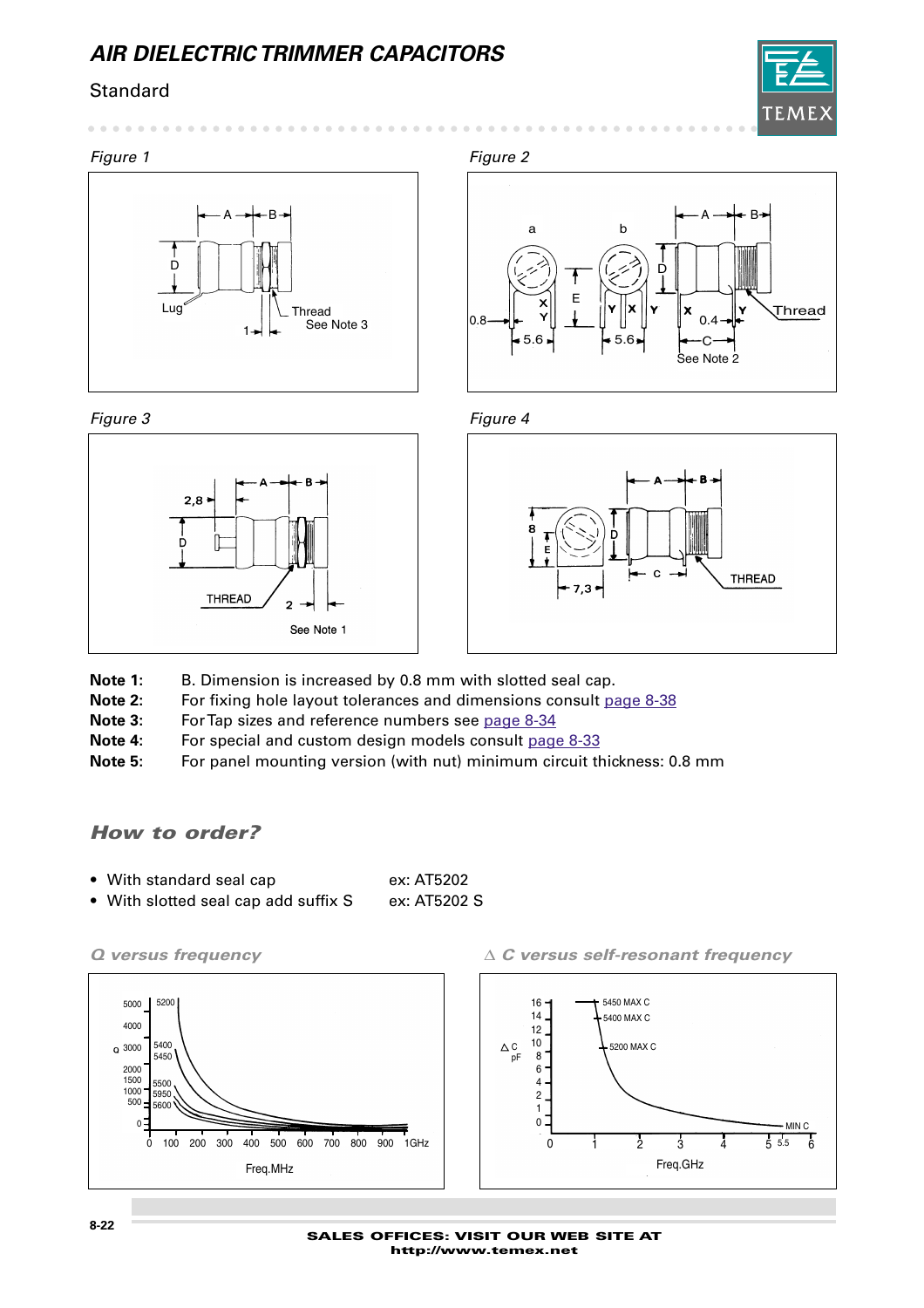

**Miniature** 

#### *Characteristics*

| Range                   | See table                           | See graph                |
|-------------------------|-------------------------------------|--------------------------|
| $\overline{\Delta}$ Cvs | See graph                           | Linear over              |
| <b>Rotation</b>         |                                     | wide range               |
|                         | Rated 250 VDC                       | <b>Typical breakdown</b> |
| <b>Voltage</b>          |                                     | @ sea level              |
|                         | Test 500 VDC                        | $>800$ VDC               |
| Min. Q@                 | To > 10000                          | Measured at              |
| <b>100 MHz</b>          | See table                           | max. capacitance         |
| <b>Operating</b>        | $-55^{\circ}$ C to $+125^{\circ}$ C | Stable over              |
| temperature             |                                     | full range               |
| <b>Thermal shock</b>    | $-55^{\circ}$ C to $+125^{\circ}$ C | MIL-C-14409D             |
| <b>Temperature</b>      | See table                           | Measured at 75%          |
| coefficient             |                                     | max. capacitance         |

| <b>Temex</b><br>Part N°              | <b>Q</b> factor<br>at<br><b>100 MHz</b> | Capacitance<br>range<br>(pF) | <b>Temperature</b><br>coefficient<br>$(ppM)^{\circ}C$ |
|--------------------------------------|-----------------------------------------|------------------------------|-------------------------------------------------------|
| AT5700<br>AT5701<br>AT5702<br>AT5705 | >10000                                  | $0.8 - 6$                    | $0 \pm 15$                                            |
| AT5750<br>AT5751<br>AT5752<br>AT5755 | >7500                                   | $0.8 - 10$                   | $0 + 50$                                              |
| AT5800<br>AT5801<br>AT5802<br>AT5805 | >10000                                  | $0.35 - 3.5$                 | $0 + 50$                                              |
| AT5850<br>AT5851<br>AT5852<br>AT5855 | >7500                                   | $0.5 - 5$                    | $0 + 50$                                              |

*Breakdown voltage versus altitude* ∆ *VS rotation*



| Torque                 |                    |                      |
|------------------------|--------------------|----------------------|
| AT5700's               | 30 to 290 cN.cm    |                      |
| <b>AT5800's</b>        | 22 to 220 cN.cm    |                      |
| <b>Rotational life</b> | > 800 revolutions  | <b>Equivalent to</b> |
|                        |                    | MIL-C-14409D         |
| <b>Insulation</b>      | $>10^6$ M $\Omega$ | Measured at          |
| resistance             | @ 500 VDC          | 25° C and 50% RH     |
| <b>Contact</b>         |                    | Low dynamic          |
| resistance             | $< 0.01 \Omega$    | noise                |
| <b>Self resonant</b>   | to $> 6$ GHz       | Suitable to «C»      |
| frequency              | <b>See graph</b>   | band applications    |
| <b>Vibration</b>       |                    | <b>MIL-STD-202 E</b> |
|                        | 60 g 10 - 2000 Hz  | Method 204 C         |
|                        | 1500 g $0.5$ ms    | MIL-STD-202 E        |
| Shock                  |                    | Method 213 B         |

## *Dimensions (mm)*

| Fig.                                       | A                        | B                        | C          | D                        | E          | F   | G           | <b>Thread</b>                                    |
|--------------------------------------------|--------------------------|--------------------------|------------|--------------------------|------------|-----|-------------|--------------------------------------------------|
| 1<br>2b<br>3<br>5                          | 7.0<br>7.3<br>6.9<br>7.3 | 5.6<br>5.1<br>5.6<br>5.1 | 6.7<br>6.7 | 6.2<br>6.2<br>6.2<br>6.2 | 6.3<br>6.4 | 5.6 | 0.4<br>0.4  | 10-64<br>10-64<br>10-64<br>10-64                 |
| $\overline{1}$<br>2 <sub>b</sub><br>3<br>5 | 7.0<br>7.3<br>6.9<br>7.3 | 6.3<br>5.8<br>6.3<br>5.8 | 6.7<br>6.7 | 6.2<br>6.2<br>6.2<br>6.2 | 6.3<br>6.4 | 5.6 | 0.4<br>0.4  | 10-64<br>10-64<br>10-64<br>10-64                 |
| 4<br>2a<br>3<br>5                          | 6.7<br>7.0<br>6.7<br>7.2 | 5.9<br>5.7<br>5.9<br>5.5 | 6.5<br>6.7 | 4.6<br>4.6<br>4.6<br>4.6 | 5.4<br>4.6 | 3.8 | 0.25<br>0.4 | $.120 - 80$<br>.120-80<br>$.120 - 80$<br>.120-80 |
| 4<br>2a<br>3<br>5                          | 6.7<br>7.0<br>6.7<br>7.2 | 6.8<br>6.6<br>6.8<br>6.4 | 6.5<br>6.7 | 4.6<br>4.6<br>4.6<br>4.6 | 5.4<br>4.6 | 3.8 | 0.25<br>0.4 | $.120 - 80$<br>.120-80<br>.120-80<br>.120-80     |

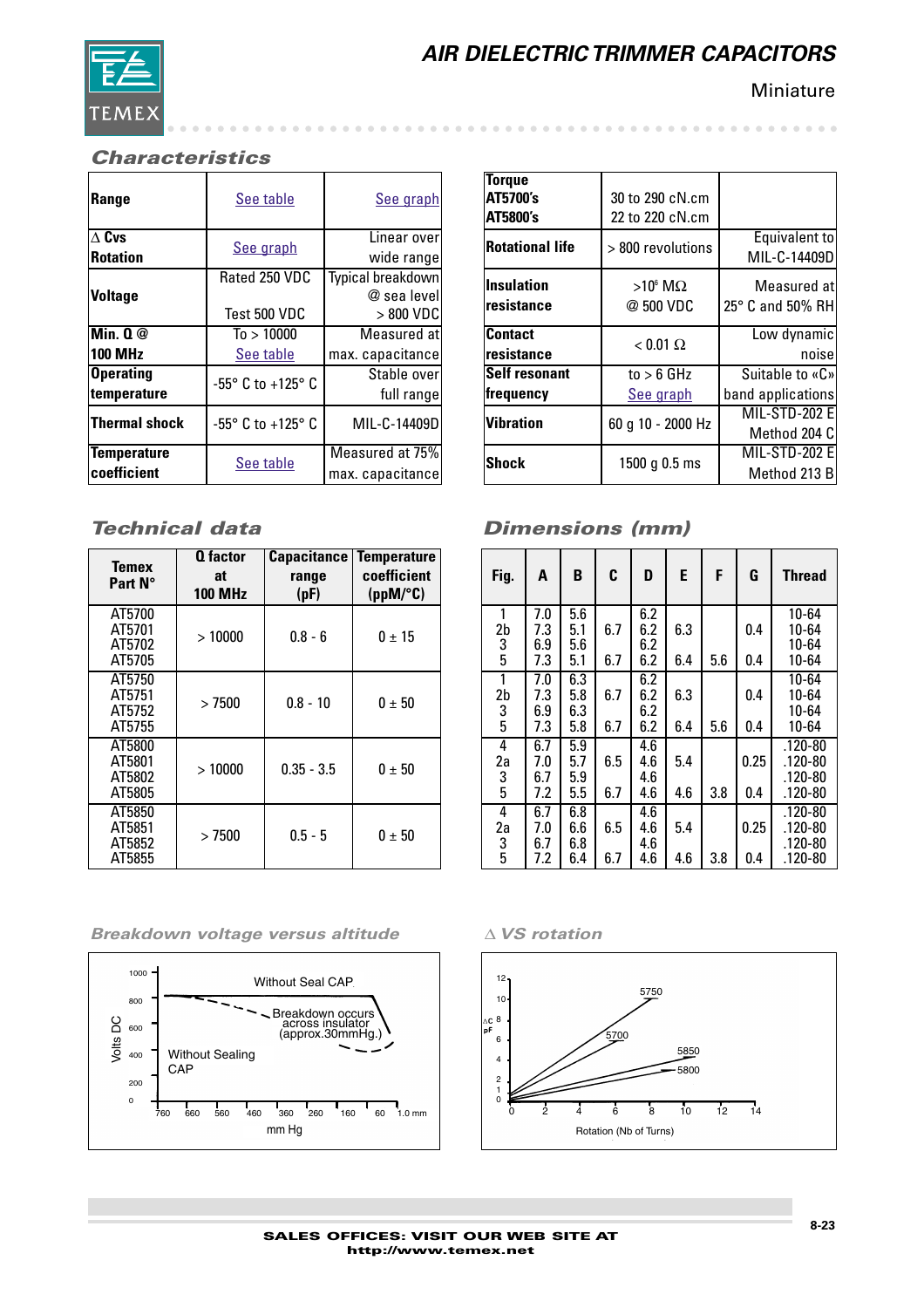### Miniature



*Figure 1 Figure 2*

 $\sim$   $\sim$   $\sim$   $\sim$ 



*Figure 3 Figure 4*



*Figure 5*



## *How to order?*

- With standard seal cap ex: AT5701
- With slotted seal cap add suffix S ex: AT5701 S





 $\sim$   $-$ 





- **Note 1:** B. Dimension is increased by 0.8 mm with slotted seal cap.
- **Note 2:** For fixing hole layout tolerances and dimensions consult page 8-38
- **Note 3:** For Tap sizes and reference numbers see page 8-34
- **Note 4:** For special and custom design models consult page 8-33
- **Note 5:** For panel mounting version (with nut) minimum circuit thickness: 0.8 mm

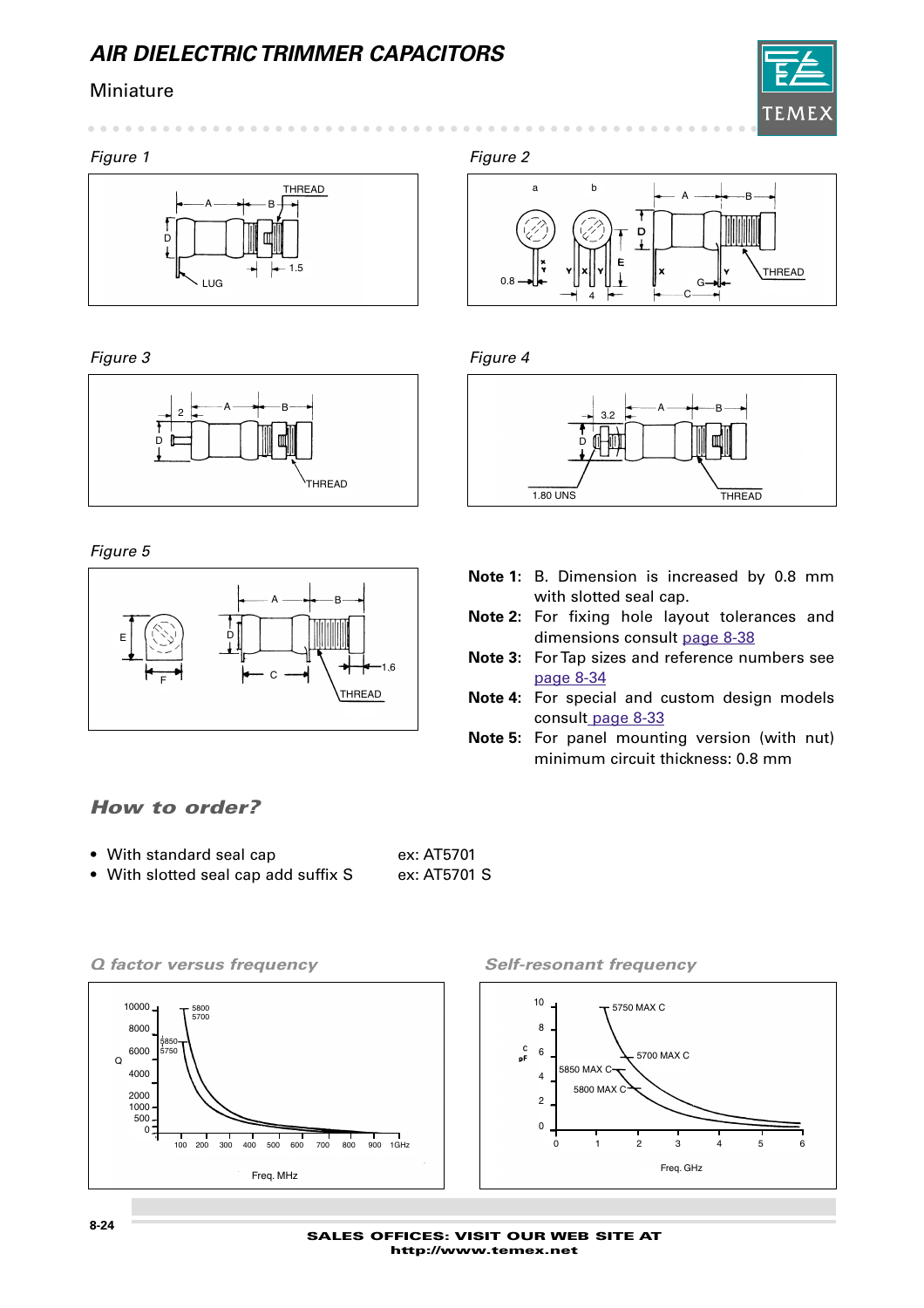

Vertical mount

## *Characteristics*

| Range            | See table          |                   |
|------------------|--------------------|-------------------|
| $\Delta$ Cvs     | See graph          |                   |
| <b>Rotation</b>  | <u>page 8-18</u>   |                   |
|                  | Rated 250 VDC      | Typical breakdown |
| <b>Voltage</b>   |                    | $@$ sea levell    |
|                  | Test 500 VDC       | > 800 VDC         |
| Min. 0 @ 100 MHz | $To > 10000$ , see | Measured atl      |
|                  | graph p. 10/21-23  | max. capacitance  |
| <b>Operating</b> | -55° C to +125° C  | Stable over       |
| temperature      |                    | full range        |
| Thermal shock    | -55° C to +125° C  | MIL-C-14409D      |
| Temperature      |                    | Measured at 75%   |
| coefficient      | See table          | max. capacitance  |

| $T_1$ 70 to 360 cN.cm |                                                                             |
|-----------------------|-----------------------------------------------------------------------------|
| $T2$ 22 to 220 cN.cm  |                                                                             |
| $T_3$ 30 to 290 cN.cm |                                                                             |
|                       | Equivalent to                                                               |
|                       | MIL-C-14409D                                                                |
| $>10^6$ M $\Omega$    | Measured atl                                                                |
| @ 500 VDC             | 25° C and 50% RH                                                            |
|                       | Low dynamic                                                                 |
|                       | noisel                                                                      |
| To > 5 GHz            | Suitable to «S»                                                             |
| See graph p. 8-18     | band applications                                                           |
|                       | MIL-STD-202 E                                                               |
|                       | Method 204 C                                                                |
|                       | <b>MIL-STD-202 EI</b>                                                       |
|                       | Method 213 B                                                                |
|                       | $>800$ revolutions<br>$< 0.01 \Omega$<br>60 g 10 - 2000 Hz<br>1500 g 0.5 ms |

### *Figure 1 Figure 2 Figure 3*















*Figure 4 Figure 5 Figure 6*